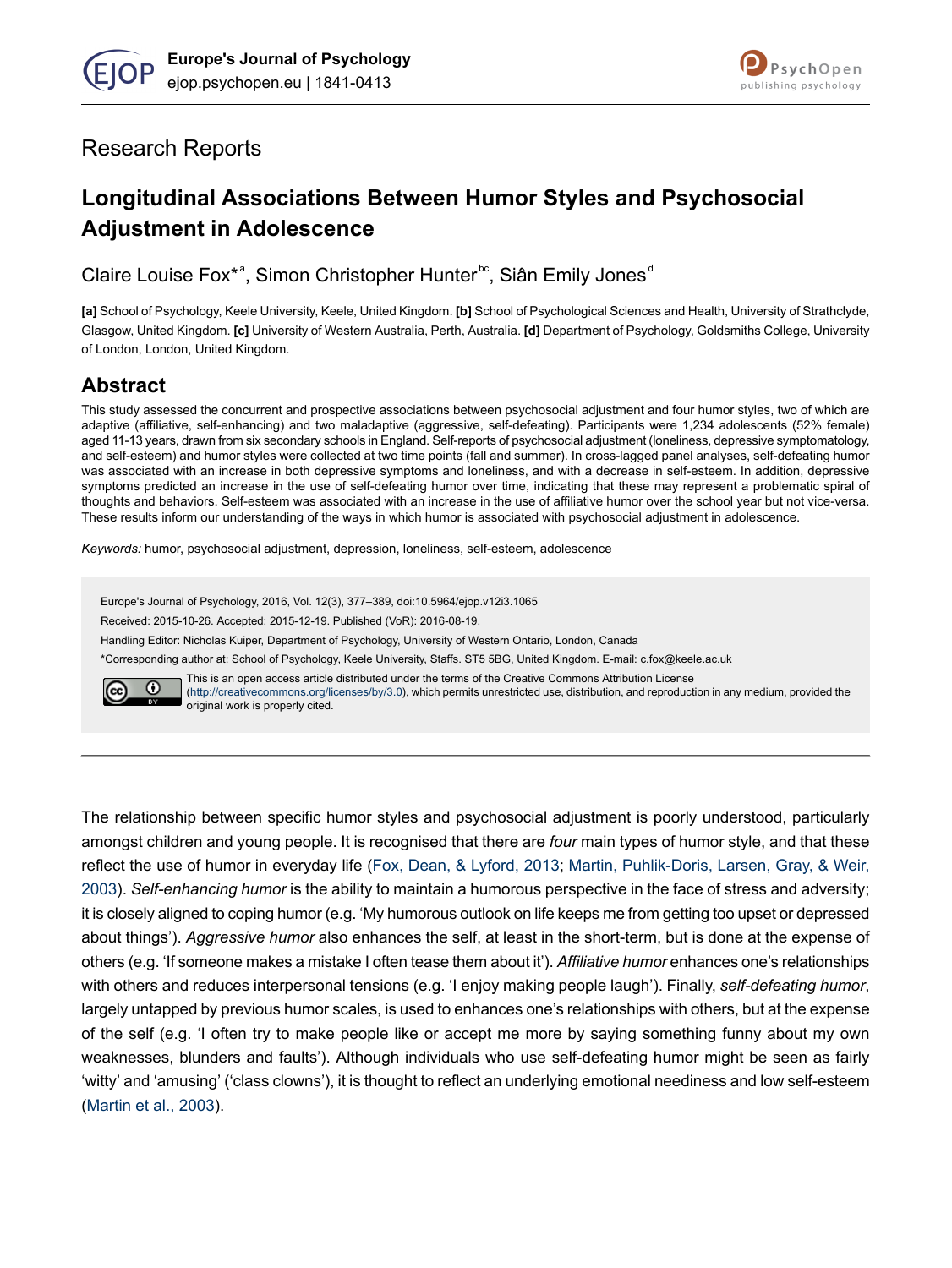The ability to distinguish between different components of humor has brought with it a clearer picture of the relationships between humor and adjustment. This is evidenced by the stronger correlations between humor and psychosocial adjustment which are reported when using the adult Humor Styles Questionnaire (HSQ) as compared to research using unidimensional measures ([Martin](#page-11-0) et al., 2003; [Gillham](#page-11-1) et al., 2011). Martin [\(2007\)](#page-11-2) explains that there are different ways in which positive styles of humor may lead to better mental health. Firstly, humor boosts positive emotions and counteracts negative feelings of depression and anxiety. Secondly, humor can be seen as a mechanism for coping with stressful events; it can provide the individual with a way of reappraising a situation, viewing it from a different and less threatening point of view. Finally, adaptive styles of humor can lead to satisfying personal relationships, which are themselves linked to better mental health.

Among adults, affiliative and self-enhancing humor are negatively correlated with depression and loneliness, and positively correlated with self-esteem. An opposite pattern of results is found for self-defeating humor ([Çeçen,](#page-10-1) [2007](#page-10-1); Dyck & [Holtzman,](#page-10-2) 2013; Fitts, Sebby, & [Zlokovich,](#page-10-3) 2009; [Hampes,](#page-11-3) 2005; Kuiper, [Grimshaw,](#page-11-4) Leite, & Kirsh, [2004](#page-11-4); [Martin](#page-11-0) et al., 2003; [McCosker](#page-11-5) & Moran, 2012; [Tucker](#page-12-0) et al., 2013). In addition, aggressive humor is typically not associated with psychological adjustment but is strongly negatively correlated with social adjustment measures [\(Kuiper](#page-11-4) et al., 2004). For example, [Kuiper](#page-11-4) et al. (2004) found that aggressive humor was negatively correlated with perceptions of interpersonal skills that included the degree of emotional support one can provide and conflict management skills. Dyck and [Holtzman](#page-10-2) (2013) noted that of all the four humor styles, aggressive humor has the weakest and most inconsistent findings, with many studies that have used the adult HSQ failing to find significant associations between aggressive humor and measures of psychological adjustment.

In adolescents, the two adaptive styles of humor were negatively correlated with depression, while there was a positive correlation between self-defeating humor and depression (Erickson & [Feldstein,](#page-10-4) 2007). However, the administration of the adult HSQ in this study found low reliability coefficients, particularly for the two maladaptive sub-scales (Erickson & [Feldstein,](#page-10-4) 2007). The adult HSQ was subsequently adapted for use with children aged 11 years and upwards (Fox et al., [2013\)](#page-10-0). With the child-HSQ, self-defeating humor was positively correlated with depressive symptoms and negatively correlated with global self-worth (Fox et al., [2013](#page-10-0)). Aggressive humor was found to be associated with the measures of psychosocial adjustment but there were some important gender differences. For example, for girls, it was linked with higher depression and lower global self-worth. Unfortunately, the cross-sectional nature of this study means that it is not possible to disentangle the causal direction of effects. It could be that particular styles of humor (e.g. adaptive) lead to improved psychosocial adjustment or that better adjustment promotes the greater use of adaptive styles of humor. Longitudinal research is therefore needed to disentangle the causal pathways between humor and psychosocial adjustment.

Research with both children and adults suggests that males and females use humor in different ways. For example, males are more likely to use aggressive humor compared to females (Fox et al., [2013;](#page-10-0) [Führ,](#page-11-6) 2002; [Martin](#page-11-0) et al., [2003](#page-11-0); [Saraglou](#page-12-1) & Scariot, 2002). Thus, potential gender differences in the associations between humor and adjustment were explored.

The main aim of this research was to investigate the relationships between humor styles, depressive symptoms, loneliness and self-esteem using a cross-lagged panel design. This enabled us to make stronger statements about cause and effect by predicting change across time while controlling for earlier levels of each construct. We predicted that: (a) affiliative and self-enhancing humor would be negatively associated with depressive symptoms and loneliness over time, (b) self-defeating and aggressive humor would be positively associated with depressive

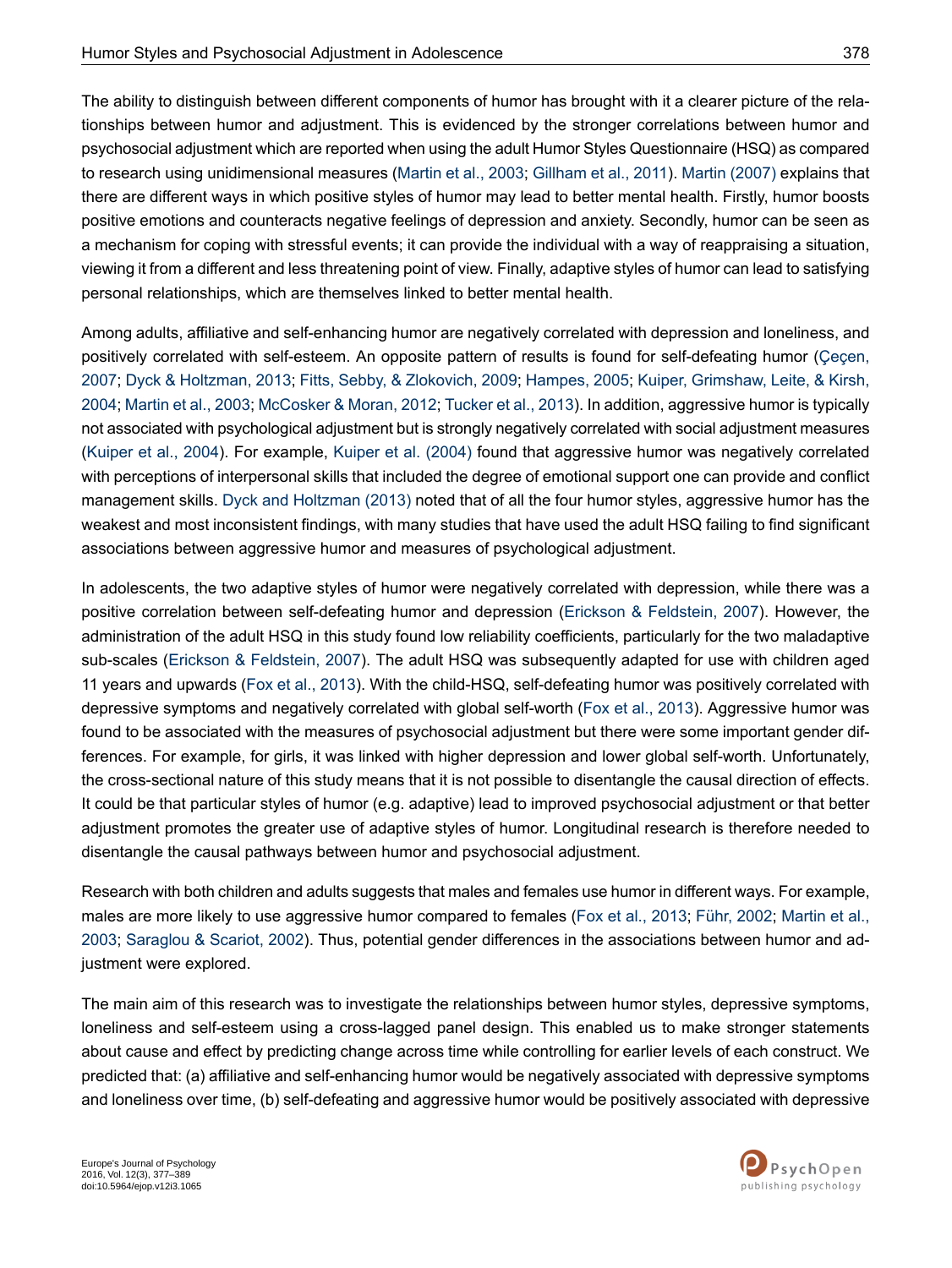symptoms and loneliness over time, (c) affiliative and self-enhancing humor would be positively associated with self-esteem over time, and (d) self-defeating and aggressive humor would be negatively associated with self-esteem over time. Gender differences were also examined.

# **Method**

## **Participants**

We recruited 1,234 pupils aged 11-13 years (school years 7 and 8; 680 aged 11-12 years, and 554 aged 12-13 years), from six state secondary schools in the Midlands, UK. In terms of gender, 599 participants were male and 620 female (with missing data for 15 participants). The mean age of the sample at Time 1 was 11.68 years (*SD* = 0.64). The ethnic composition of each school ( $M = 93\%$  white) was a reflection of the region in which the research was located; the sampling strategy took into account both rural/urban and SES profile to achieve a range of schools representative of the area from which they were recruited. Parents or carers of all pupils in the relevant year group at each school were invited to allow their child to participate, using the opt-out method of consent. Pupils who did not participate in the first session of data collection at Time 1 were not permitted to take part in the second session of data collection at Time 1; due to the number of measures administered there were two sessions of data collection at each time point. Across the time points of the study, the participation rate ranged from 70% to 85% of eligible young people registered in the schools.

Participant recruitment and data collection were conducted during school hours. Participants assented to take part in the study during class time. Classes varied in size from 10-31 with a modal class size of 24 pupils. Participants who were not taking part completed an alternative activity.

## **Materials**

Students completed an answer booklet at each session in which they record their name, age, school class, gender and ethnicity, prior to completion of the measures pertinent to that session.

### **Humor Styles**

Participants completed the self-report child Humor Styles Questionnaire (child HSQ; Fox et al., [2013\)](#page-10-0), which is an adapted version of the adult HSQ ([Martin](#page-11-0) et al., 2003). Using a 4-point response scale (1 = *strongly disagree* to 4 = *strongly agree*), participants rated their agreement with the 24 statements. There are six items per subscale with four sub-scales in total: Self-Defeating (e.g. 'I often put myself down when I am making jokes or trying to be funny'), Aggressive (e.g. 'When I tell jokes I'm not worried if it will upset other people'), Affiliative (e.g. 'I don't have to try very hard to make people laugh – I seem to be a naturally funny person') and Self-Enhancing (e.g. 'I find that laughing and joking are good ways to cope with problems'). When used with 11-16 year olds, [Fox](#page-10-0) et al. [\(2013\)](#page-10-0) found acceptable levels of internal reliability for all four sub-scales (all *α* > .70), and confirmatory factor analysis identified a very clear four-factor structure. The child HSQ also has acceptable levels of test re-test reliability (*r*s range from .65 to .75 across one week). For the present study, reliability coefficients were all above .70, apart from aggressive humor at Time 1 (Time 1:  $\alpha_{\text{aggressive}}$  = .66;  $\alpha_{\text{self-defeating}}$  = .73;  $\alpha_{\text{self-enhancing}}$  = .75,  $\alpha_{\text{affilitative}}$  = .85; Time 2: *α*aggressive = .71; *α*self-defeating = .81; *α*self-enhancing = .82, *α*affiliative = .88). Mean scores were calculated for each sub-scale, with higher scores reflecting greater use of that form of humor.

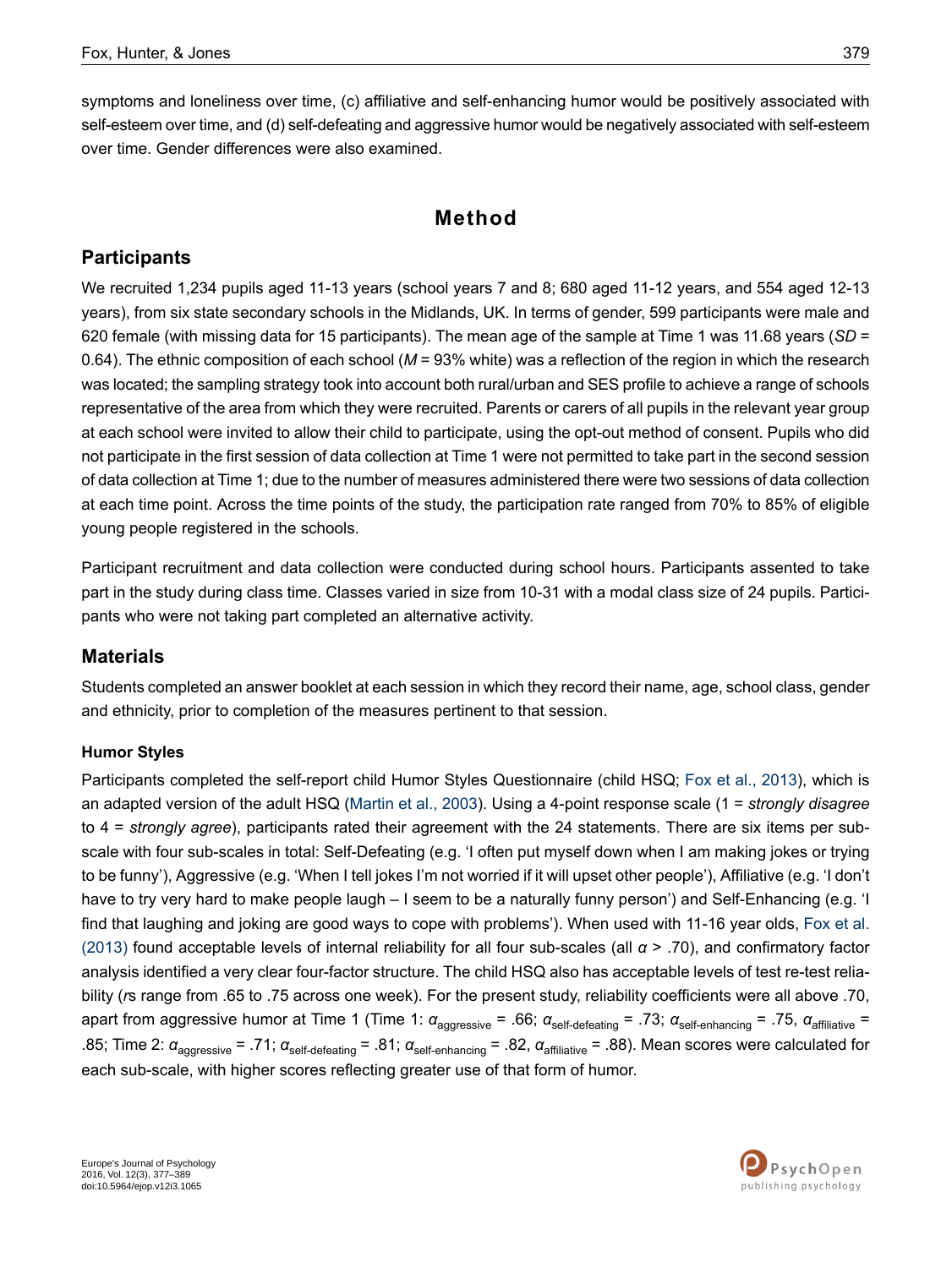#### **Depressive Symptoms**

The 10-item, self-report Children's Depression Inventory - Short Form [\(Kovacs](#page-11-7) & Beck, 1977) for ages 7-17 years was administered. For each symptom, participants are required to indicate which of three items best describes them over the preceding two weeks, and responses were scored from 0 (no symptom), 1 (mild symptom), or 2 (moderate/severe symptom). An example item is: "I am sad once in a while", "I am sad many times", and "I am sad all the time." Sum scores were then calculated, with higher scores reflecting the presence of greater symptomatology. This measure showed acceptable internal consistency with the current sample (α = .86, and α = .88, at T1 and T2 respectively).

#### **Loneliness**

This was assessed using the four-item, self-report Loneliness and Social Satisfaction scale (Asher, [Hymel,](#page-10-5) & [Renshaw,](#page-10-5) 1984; [Rotenberg,](#page-12-2) Boulton, & Fox, 2005). A 5-point Likert scale ranging from 1 = *not at all true* to 5 = *really true* was used and a mean score was calculated such that higher scores reflected greater loneliness. An example item is 'I am lonely.' In the current study, this measure showed acceptable internal consistency ( $\alpha$  = .86, and  $\alpha$  = .88, at T1 and T2 respectively).

#### **Self-Esteem**

[Rosenberg's](#page-11-8) (1965) 10-item, self-report self-esteem measure for adolescents and adults was used with participants judging each item on a 4-point scale from 1 = *strongly disagree* to 4 = *strongly agree*. An example item is "I am able to do things as well as most people". With the current sample, reliability coefficients were  $\alpha$  = .87 and  $\alpha$  = .89 at T1 and T2 respectively. Sum scores were calculated with higher scores reflecting better self-esteem.

#### **Procedure**

Prior to data collection, the study was approved by the relevant University Ethics Committee. Data collection took place in the Fall (Time 1) and Summer (Time 2) terms of the school year, in school classrooms with a class teacher present. The average number of days between Time 1 and Time 2 was 197.5 (*SD* = 18.68). Data collection took approximately half an hour. A range of other variables were measured but are not the central focus of this paper (see Fox, [Hunter,](#page-11-9) & Jones, 2015, for a paper which draws on the same dataset). Sessions began with the researchers introducing themselves and explaining the measures that would be collected that day, and explaining the confidential nature of the questionnaires. Pupils were asked to complete the questionnaire booklets in silence; they were asked to keep their answers private and not look at what other pupils were doing. Following data collection pupils were thanked and fully debriefed as to the aims and purpose of the study.

### **Results**

### **Descriptive Statistics and Gender Differences**

Descriptive statistics for the total sample and for males and females separately are shown in [Table](#page-4-0) 1. A series of *t*-tests found that boys reported using more aggressive humor than females at both Time 1 and Time 2. In addition, compared to girls, boys reported higher self-esteem at both time points and fewer depressive symptoms at Time 2.

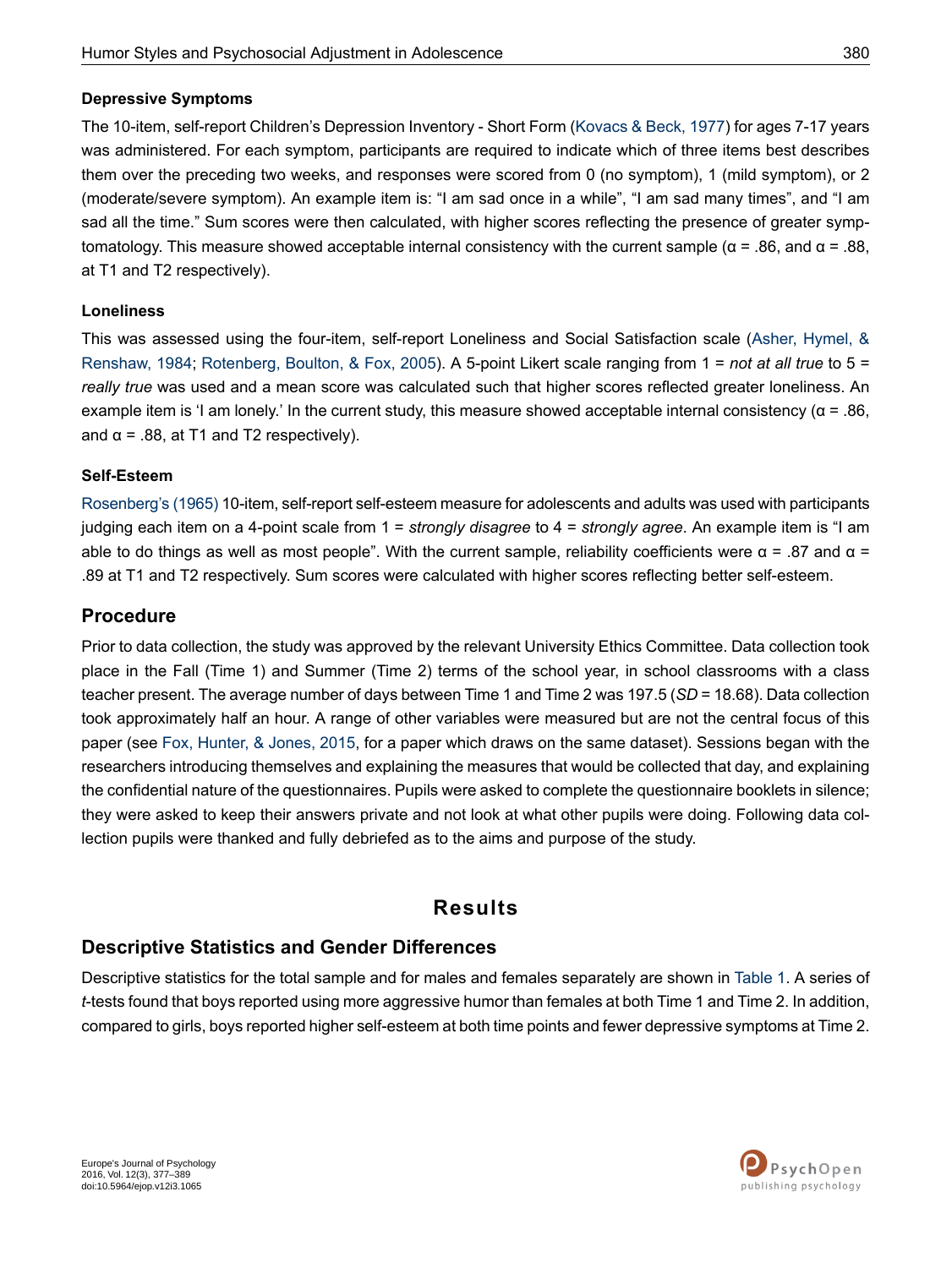#### <span id="page-4-0"></span>Table 1

#### *Means (and SDs) for the Total Sample and Males and Females*

|                                    | <b>Total sample</b> |                  | Male         | Female       |                |
|------------------------------------|---------------------|------------------|--------------|--------------|----------------|
| <b>Variables</b>                   | M(SD)               | $\boldsymbol{N}$ | M(SD)        | M (SD)       | $t$ (df)       |
| 1. T1 Agg                          | 2.10(0.49)          | 1184             | 2.20(0.50)   | 2.00(0.47)   | 7.03 (1167)*** |
| 2. T <sub>2</sub> Agg              | 2.15(0.49)          | 990              | 2.24(0.49)   | 2.07(0.48)   | 5.49 (978)***  |
| 3. T1 SEn                          | 2.65(0.53)          | 1187             | 2.68(0.55)   | 2.63(0.51)   | 1.67 (1170)    |
| 4. T <sub>2</sub> SEn              | 2.62(0.57)          | 987              | 2.63(0.61)   | 2.62(0.55)   | 0.32(975)      |
| 5. T1 SD                           | 2.06(0.54)          | 1173             | 2.09(0.55)   | 2.03(0.52)   | 1.79 (1156)    |
| 6. T <sub>2</sub> SD               | 1.95(0.58)          | 990              | 1.97(0.60)   | 1.93(0.57)   | 1.08(979)      |
| 7. T1 Aff                          | 2.94(0.57)          | 1188             | 2.96(0.60)   | 2.92(0.53)   | 1.15(1171)     |
| 8. T <sub>2</sub> Aff              | 2.96(0.57)          | 991              | 2.98(0.63)   | 2.95(0.52)   | 0.72(979)      |
| 9. T1 SEs                          | 29.00 (5.39)        | 1146             | 29.41 (5.61) | 28.59 (5.19) | 2.56 (1129)**  |
| 10. T <sub>2</sub> SE <sub>s</sub> | 29.68 (5.55)        | 958              | 30.58 (5.69) | 28.84 (5.32) | 4.88 (946)***  |
| 11. T1 Dep                         | 3.16(3.54)          | 1103             | 3.09(3.72)   | 3.25(3.37)   | 0.77(1088)     |
| 12. T <sub>2</sub> Dep             | 3.11(3.68)          | 937              | 2.77(3.69)   | 3.45(3.62)   | $2.83(925)$ ** |
| 13. T1 Lone                        | 1.78(0.91)          | 1215             | 1.75(0.95)   | 1.81(0.88)   | 1.08 (1199)    |
| 14. T <sub>2</sub> Lone            | 1.69(0.85)          | 1015             | 1.65(0.85)   | 1.73(0.85)   | 1.50(1003)     |

*Note.* SD = Self-defeating humor. Ag = Aggressive humor. Aff = Affiliative humor. SEn = Self enhancing humor. Dep = Depressive symptoms. SEs = Self-esteem. Lone = Loneliness. T1 = Time 1. T2 = Time 2.

 $* p < .05$ . \*\* $p < .01$ . \*\*\* $p < .001$ .

### **Correlations**

As shown in [Table](#page-5-0) 2, all four humor styles and all three measures of adjustment showed moderate to high stability (*r*s ranging from .50 to .63). At Time 1 and Time 2, self-enhancing and affiliative humor were positively correlated with self-esteem and negatively correlated with depressive symptoms and loneliness. Self-defeating humor, in contrast, was negatively correlated with self-esteem and positively correlated with depressive symptoms and loneliness. The same patterns were observed from Time 1 to Time 2. For example, self-defeating humor at Time 1 was positively correlated with depressive symptoms at Time 2, and depressive symptoms at Time 1 were positively correlated with self-defeating humor at Time 2.

At Time 1 and Time 2 aggressive humor was negatively correlated with self-esteem. Also at Time 1 aggressive humor was negatively correlated with loneliness. Aggressive humor at Time 1 was negatively correlated with loneliness at Time 2 and self-esteem at Time 1 was negatively correlated with aggressive humor at Time 2. However, these correlations for aggressive humor were very small, ranging from -.04 to -.07 (see [Table](#page-5-0) 2).

### **Structural Equation Modelling**

#### **Measurement Models**

AMOS 20.1 was used to estimate a fully cross-lagged model evaluating the proposed relationships between the three psychological adjustment variables and humor styles. Data from only those participants who took part at Time 1 (*n* = 1,234) were included in the analyses, and Full Information Maximum Likelihood was used in the analyses to deal with missing data. Because *χ*<sup>2</sup> values are inflated by large sample sizes, we used additional criteria to assess model fit, including the CMIN/DF ratio, CFI and RMSEA. A good fitting model is indicated by CMIN/DF values under 3 (Hu & [Bentler,](#page-11-10) 1999); CFI above .90, reflecting adequate fit ([Bentler,](#page-10-6) 1992), and above

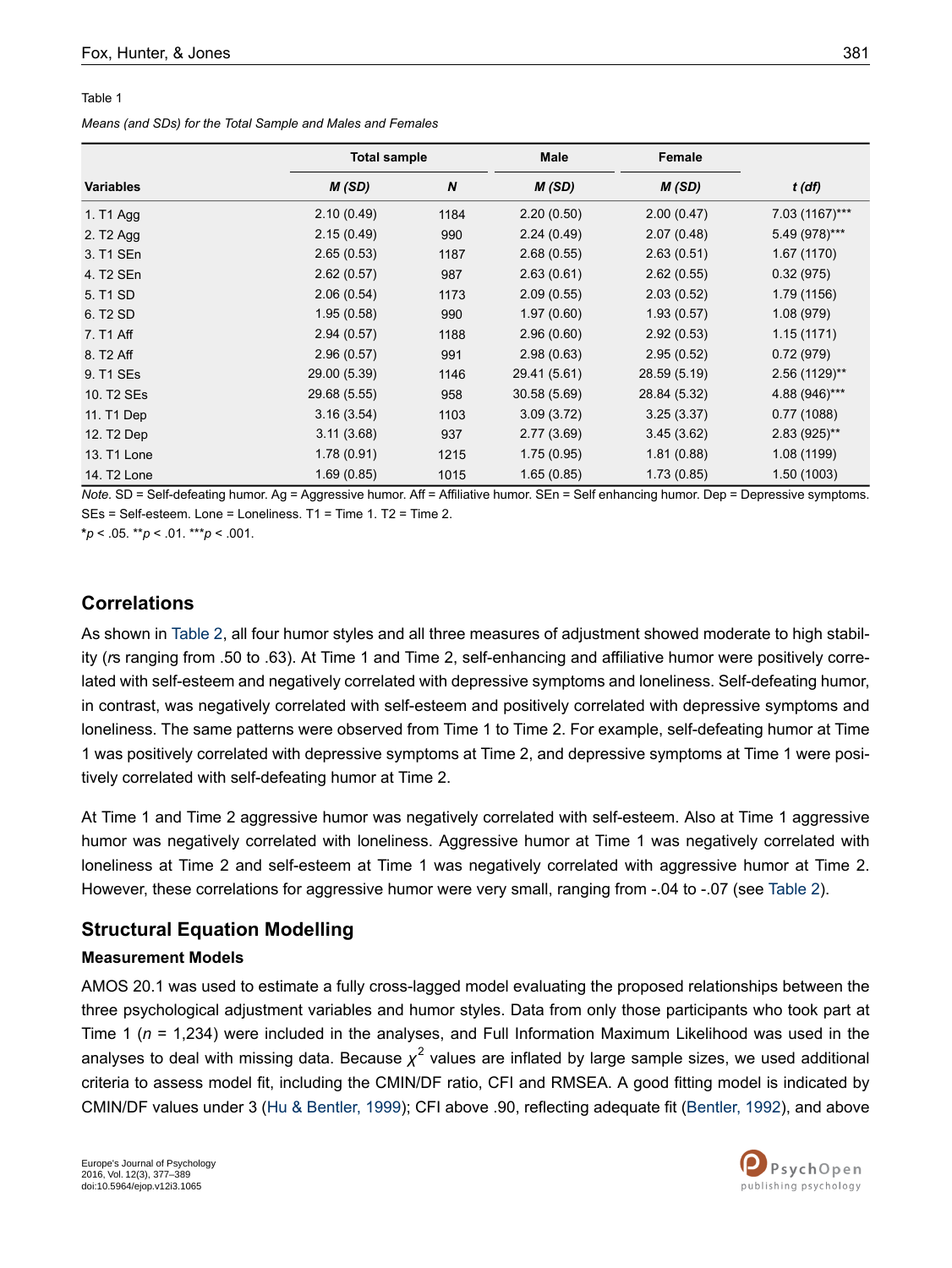#### <span id="page-5-0"></span>Table 2

*Intercorrelations for Psychosocial Adjustment and Humor Styles at Time 1 and Time 2*

|                        | <b>Correlations</b>      |          |                          |           |           |           |            |                          |           |           |          |                          |          |     |
|------------------------|--------------------------|----------|--------------------------|-----------|-----------|-----------|------------|--------------------------|-----------|-----------|----------|--------------------------|----------|-----|
| <b>Variables</b>       | 1.                       | 2.       | 3.                       | 4.        | 5.        | 6.        | 7.         | 8.                       | 9.        | 10.       | 11.      | 12.                      | 13.      | 14. |
| 1. T1 Agg              | $\overline{\phantom{a}}$ |          |                          |           |           |           |            |                          |           |           |          |                          |          |     |
| 2. T <sub>2</sub> Agg  | $.50***$                 | $- -$    |                          |           |           |           |            |                          |           |           |          |                          |          |     |
| 3. T1 SEn              | .03                      | .02      | $\overline{\phantom{a}}$ |           |           |           |            |                          |           |           |          |                          |          |     |
| 4. T2 SEn              | $-.01$                   | .01      | $.51***$                 |           |           |           |            |                          |           |           |          |                          |          |     |
| 5. T1 SD               | $.14***$                 | $.15***$ | $.09**$                  | $-.05$    |           |           |            |                          |           |           |          |                          |          |     |
| 6. T <sub>2</sub> SD   | $.07*$                   | $.20***$ | .04                      | .02       | $.55***$  |           |            |                          |           |           |          |                          |          |     |
| 7. T1 Aff              | $.13***$                 | $.13***$ | $.36***$                 | $.21***$  | $-16***$  | $-.19***$ |            |                          |           |           |          |                          |          |     |
| 8. T2 Aff              | $.11***$                 | $.14***$ | $.22***$                 | $.29***$  | $-15**$   | $-.29***$ | $.63***$   | $\overline{\phantom{a}}$ |           |           |          |                          |          |     |
| 9. T1 SEs              | $-.06*$                  | $-.04*$  | $.23***$                 | $.17***$  | $-42***$  | $-.37***$ | $.32***$   | $.31***$                 |           |           |          |                          |          |     |
| 10. T2 SEs             | $-.01$                   | $-.06*$  | $.11***$                 | $.20***$  | $-.36***$ | $-54***$  | $.24***$   | $.35***$                 | $.61***$  |           |          |                          |          |     |
| 11. T1 Dep             | $-.02$                   | .00.     | $-.23***$                | $-.21***$ | $.40***$  | $.40***$  | $-.31***$  | $-.29***$                | $-.71***$ | $-.52***$ |          |                          |          |     |
| 12. T <sub>2</sub> Dep | .04                      | .01      | $-13***$                 | $-.29***$ | $.35***$  | $.54***$  | $-0.25***$ | $-.36***$                | $-.52***$ | $-.77***$ | $.59***$ | $\overline{\phantom{a}}$ |          |     |
| 13. T1 Lone            | $-.07*$                  | .03      | $-0.15***$ $-0.16***$    |           | $.39***$  | $.37***$  |            | $-.33***$ $-.31***$      | $-61***$  | $-44***$  | $.72***$ | $.56***$                 | --       |     |
| 14. T2 Lone            | $-.07*$                  | $-.04$   | $-12***$ $-22***$        |           | $.34***$  | $.53***$  | $-.28***$  | $-.37***$                | $-44***$  | $-.67***$ | $.51***$ | $.78***$                 | $.54***$ |     |

*Note.* SD = Self-defeating humor. Ag = Aggressive humor. Aff = Affiliative humor. SEn = Self enhancing humor. Dep = Depressive symptoms. SEs = Self-esteem. Lone = Loneliness. T1 = Time 1. T2 = Time 2.

**\****p* < .05. \*\**p* < .01. \*\*\**p* < .001.

.95 to indicate good fit; and RMSEA scores of .06 or less (Hu & [Bentler,](#page-11-10) 1999). First, separate measurement models were assessed for: 1) loneliness, 2) depressive symptoms, and 3) self-esteem, using the T1 and T2 data. In each case a path was drawn with the T1 latent variable predicting the T2 latent variable. T1 and T2 error variances for identical observed variables were permitted to covary. Model parameters were examined and in parallel we also considered whether there were any theoretical justifications for the modifications. For loneliness, the fit of the model was good (see [Table](#page-5-0) 2). For depressive symptoms and self-esteem the goodness of fit statistics indicated that modifications would be needed (e.g. CMIN/DF scores of 5-6). For depressive symptoms, we tested a second model where we allowed focussed sets of error terms to covary. These were error terms for specific items which reflected methodological rather than conceptual issues i.e. negatively worded items. This provided a better fitting model (see [Table](#page-6-0) 3 for the comparison of Models 2 and 3). In the same way, for self-esteem, we allowed the error terms for the five negatively worded items to covary. Again, this led to a better fitting model (see [Table](#page-6-0) [3](#page-6-0) for the comparison of Models 4 and 5). Stability paths from T1 to T2 were: .63 for loneliness, .68 for depressive symptoms and .67 for self-esteem.

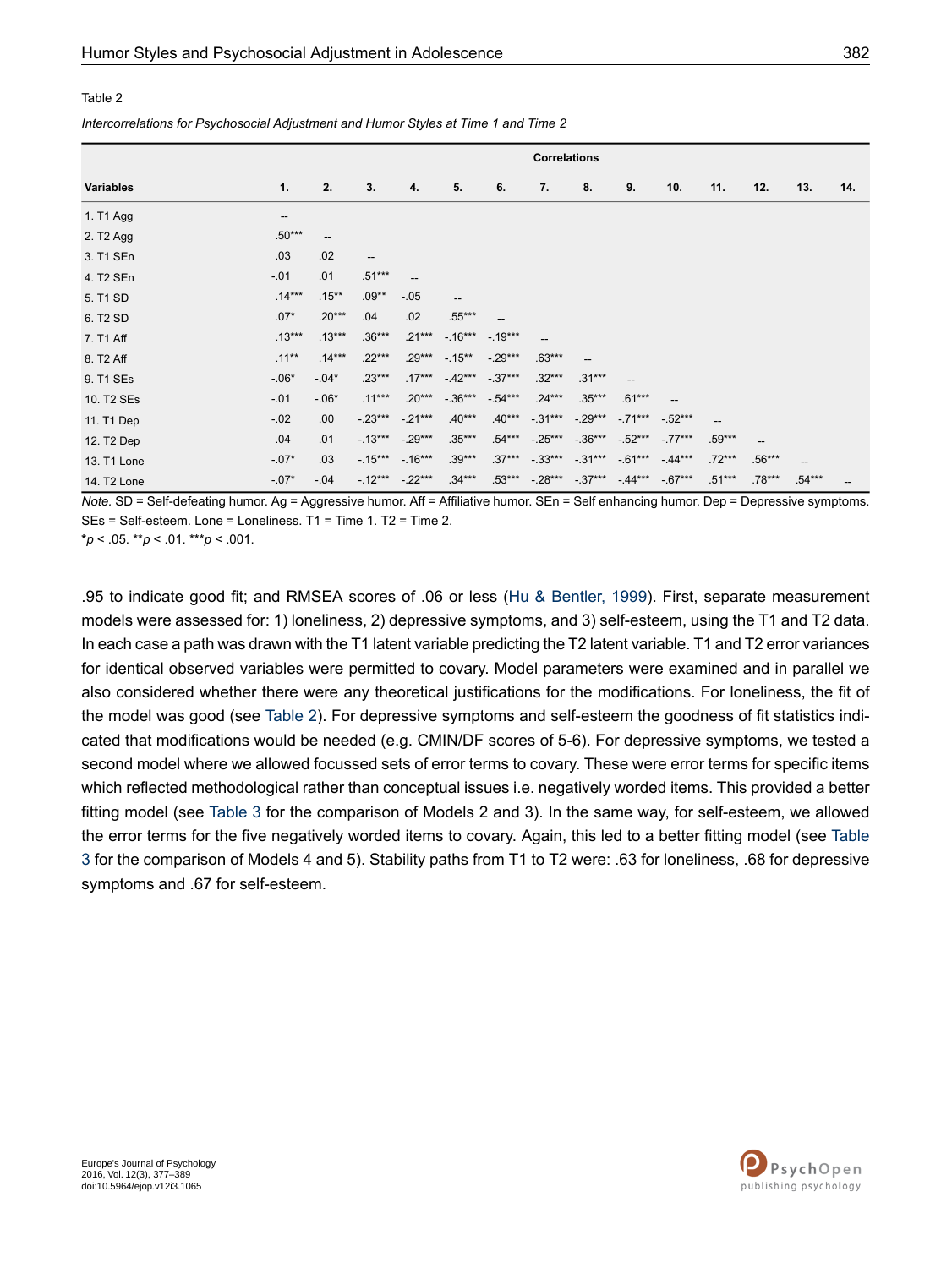#### <span id="page-6-0"></span>Table 3

#### *Cross-Lagged Models*

| Model                                             | $x^2$       | df   | $x^2$ /df | <b>CFI</b> | RMSEA [90% CI, LOW, HIGH] |
|---------------------------------------------------|-------------|------|-----------|------------|---------------------------|
| Model 1: Loneliness                               | $51.12***$  | 16   | 3.20      | .99        | $.042$ $[.030, .055]$     |
| Model 2: Depressive symptoms                      | 908.76***   | 162  | 5.61      | .91        | $.061$ $[.057, .065]$     |
| Model 3: Model $2 +$ constraints                  | 643.49***   | 140  | 4.60      | .94        | $.054$ $[.050, .058]$     |
| Model 4: Self esteem                              | 940.11***   | 159  | 5.91      | .92        | .063 [.059, .067]         |
| Model 5: Model $4 +$ constraints                  | 444.76***   | 139  | 3.20      | .97        | .042 [.033, .047]         |
| Model 6: Humor styles                             | 2515.22**   | 1029 | 2.44      | .91        | $.034$ $[.033, .036]$     |
| Model 7: Model $6 +$ constraints                  | 2350.82***  | 1023 | 2.30      | .92        | .032 [.031, .034]         |
| Model 8: Psychosocial adjustment and humor styles | $9094.0***$ | 4280 | 2.13      | .90        | $.030$ $[.029, .031]$     |

<span id="page-6-1"></span> $\frac{1}{2}$  \*\*\**p* < .001.



*Figure 1.* Schematic of structural model for psychosocial adjustment and humor styles (omitting error terms, indicators for latent variables and covariance paths).

*Note.* Only significant paths shown. Stability coefficients appear in the middle of the diagram.

\**p* < .05. \*\**p* < .01.

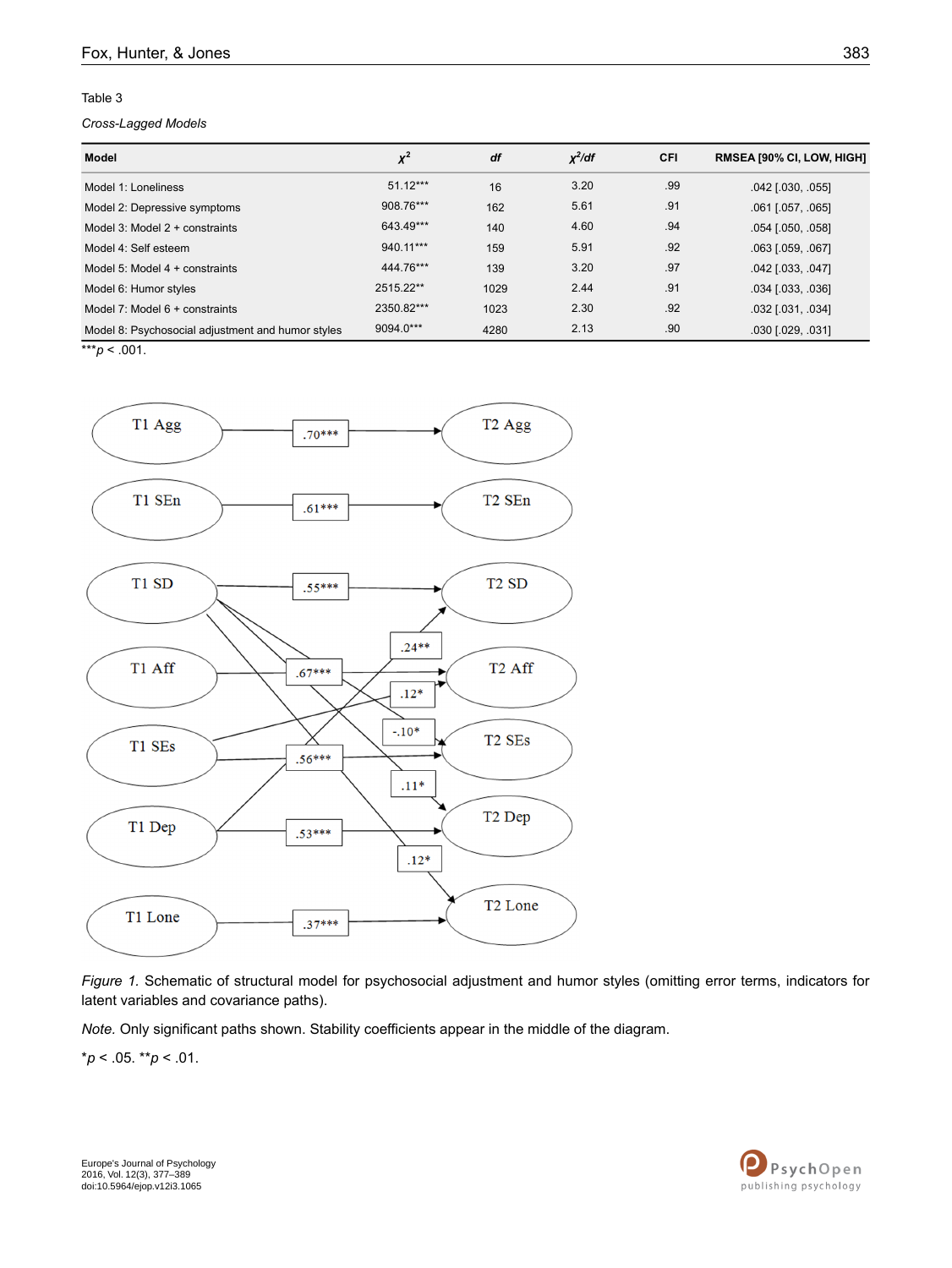For the humor styles measurement model, T1 latent variables predicted all T2 latent variables. Since humor was multidimensional, all the T1 latent humor style variables were allowed to covary, as were the T2 latent variable disturbances. Corresponding T1 and T2 error variances for the observed variables were also permitted to covary. The predicted four factor model provided an adequate fit. The error terms for the three negatively worded aggressive humor questionnaire items were allowed to covary, and this provided a better fitting model (see [Table](#page-6-0) 3 for a comparison of Models 6 and 7). Stability paths from T1 to T2 ranged from *β* = .62 to .70.

#### **Cross-Lagged Structural Equation Models**

Having established the adequacy of the measurement models, a cross-lagged model combining all three psychosocial adjustment variables and self-reports of humor styles was evaluated. All the T1 latent variables were allowed to covary, as were the T2 latent variable disturbances. This model (see [Table](#page-6-0) 3, Model 8) displayed an acceptable fit. See [Figure](#page-6-1) 1 for a schematic depiction of the model with all significant paths. Self-defeating humor at Time 1 predicted an increase in depressive symptoms and loneliness at T2 and a decrease in self-esteem (T2). There was a reciprocal relationship between self-defeating humor and depressive symptoms to the extent that levels of each at T1 predicted increases in the other at T2. In addition, there was a significant path between selfesteem at T1 and affiliative humor at T2.

#### **Multiple Groups Analyses**

We conducted analyses to assess whether model parameters were equivalent for males and females. To achieve this, we compared two models. The first model was an unconstrained model in which all stability and cross-lagged paths were allowed to vary across boys and girls. The second model constrained all stability and cross-lagged paths to be equal across boys and girls. If the relative fit of the constrained model is significantly worse than the unconstrained model, using change in chi-square (Δ*χ*<sup>2</sup>) as an indicator, then we can conclude that effects differ across groups. There was no significant decrement in fit for the constrained versus the basic model (∆*χ 2* = 43.92,  $df = 49$ ,  $p > .05$ ). This indicates that the stability and cross-lagged paths are equivalent for bovs and girls.

## **Discussion**

This is the first study to examine the longitudinal associations between children's humor styles and their psychosocial adjustment. As noted by Martin [\(2007\)](#page-11-2), there is a growing body of evidence to suggest that humor in adults is linked to better mental and physical health, but there is a lack of research on the social and emotional benefits of humor in children. We found that self-defeating humor predicted an increase in loneliness over time and a decrease in self-esteem. There was evidence of a bi-directional relationship with self-defeating humor predicting an increase in depressive symptoms over time *and* vice-versa. In addition, self-esteem predicted an increase in the use of affiliative humor. Contrary to our expectations, these relationships were the same for boys and girls.

Despite the large number of studies over the last decade which have used the adult HSQ, we are not aware of any studies which have examined the longitudinal relationships between the four humor styles and aspects of psychosocial adjustment. We found that having a high self-esteem can facilitate the development of affiliative humor over time and that depressive symptoms can lead to a greater use of self-defeating humor. Future studies could examine potential mediating variables that might explain these relationships. In particular, the role of selfdefeating humor in the development of depressive symptoms should be examined further. Our findings suggest that adolescents may get caught up in a vicious cycle when using self-defeating humor, with one problem exacer-

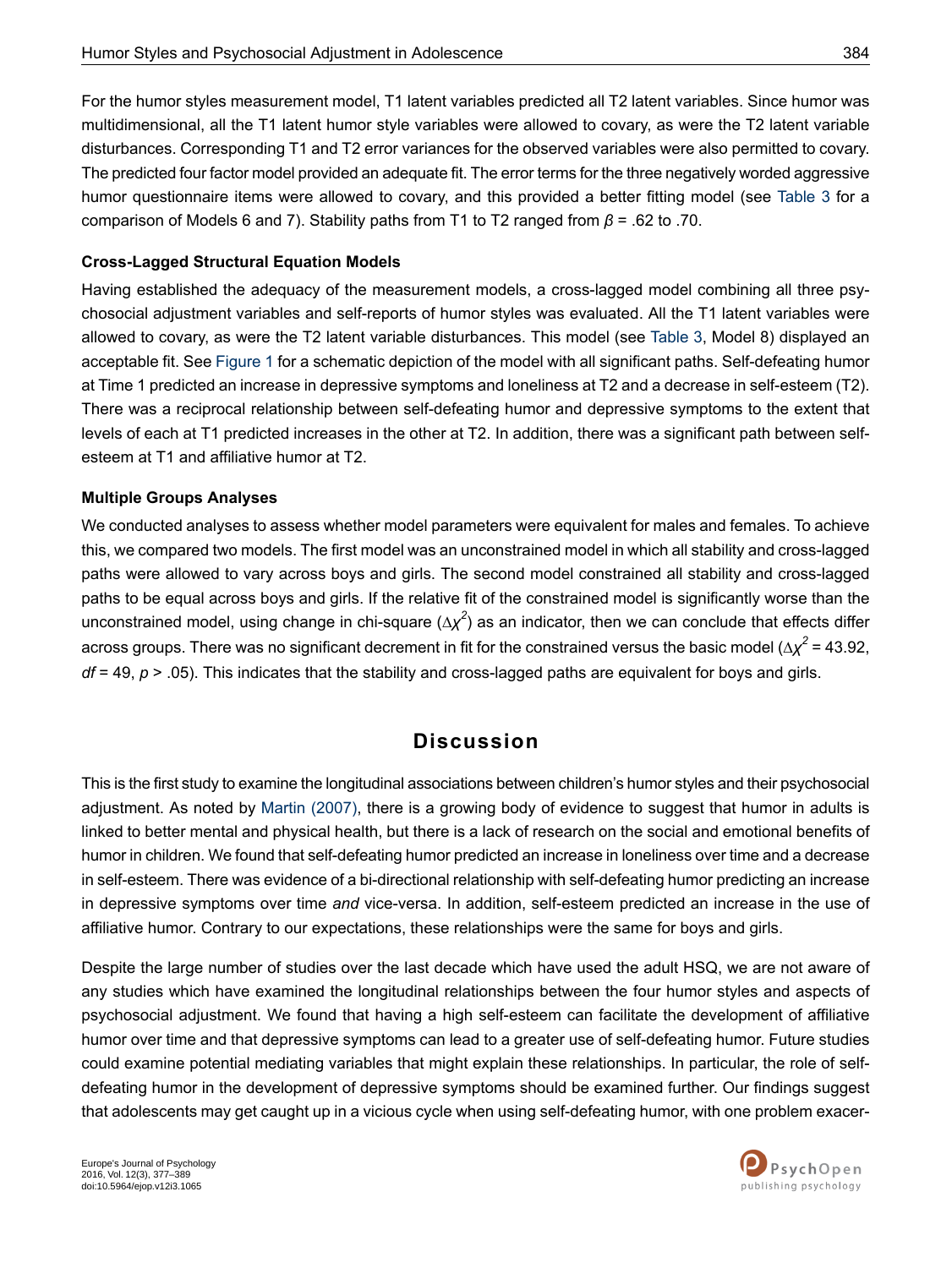bating the other; how a child feels about the self and others may be reflected in their humor, which in turn, may reinforce negative self-referential cognitions, leading to an increase in depressive symptoms. Support for such a proposition comes from theories of depression, e.g. Beck and colleagues, who argued that negative core beliefs about the self can contribute to depression (Beck, Rush, Shaw, & Emery, 1979; Dozois & Beck, 2008). Furthermore, it has been found that individuals with maladaptive self-schemas are more likely to display maladaptive coping [\(Young](#page-12-3) et al., 2003). Self-defeating humor could be viewed as a type of maladaptive coping, which might reinforce and maintain these beliefs, leading to an increase in depression. It may have the same effect as rumination, often linked with depression, which is thought to bring negative thoughts to the ruminator's attention, facilitating a negative interpretation of their situation (Lyubomirsky & [Nolen-Hoeksema,](#page-11-11) 1995; [Nolen-Hoeksema,](#page-11-12) 2000).

Support for the role of negative self-beliefs comes from cross-sectional research in adult populations where humor styles mediated the relationships between early maladaptive schemas and depressive symptoms [\(Dozois,](#page-10-9) Martin, & [Bieling,](#page-10-9) 2009). The authors suggest that humor, employed as a coping strategy, could be a useful avenue for intervention, particularly in relation to depression. The therapist and child could collaboratively discuss how they use humor, establishing whether this leads to unintended negative consequences. Cognitive Therapy draws on the links between beliefs and behaviour, and how this can lead to distress. If the child can recognise that their use of humor does have some drawbacks that they were not aware of, attention could be paid to developing more adaptive styles of humor to see what impact that has on the child's psychological state.

As well as self-defeating humor reinforcing beliefs about the self, this style of humor also involves one's weaknesses being validated by others (e.g. through others' laughter), which can leave an individual feeling unsupported and that close family and friends do not care. This may compound the negative effects of self-defeating humor. In support of this, social support has been identified as an important mediator of the relationship between humor styles and well-being. Dyck and [Holtzman](#page-10-2) (2013) found that the association between self-defeating humor and depressive symptoms in adults was mediated by (lack of) social support.

An additional cautionary note is that the means for depressive symptoms are fairly low given that the potential range of scores is from 0 to 20. However, the scores showed expected and significant correlations with other variables measured as part of the study, suggesting that there is sufficient variation in the sample to demonstrate the relationships we predicted. For example, depression was associated with all but one of the humor styles. However, it is possible that within our sample there were very few young people who were displaying clinically significant levels of depressive symptoms. Further research could endeavour to explore the associations with more 'at risk' populations.

It was also found that self-defeating humor led to an increase in loneliness across time. This finding compliments our findings reported elsewhere which suggested that use of this humor style may put adolescents at an increased risk of peer victimisation over time (Fox et al., [2015](#page-11-9)). It has been argued that humor is one means through which social status can be achieved and maintained (Klein & [Kuiper,](#page-11-13) 2006). The humor style a child used may impact on their social relationships because different humor styles are more positively received by others (see [Kuiper,](#page-11-14) [Kirsh,](#page-11-14) & Leite, 2010; [Zeigler-Hill](#page-12-4) et al., 2013). If humor does impact on children's peer groups relationships, then this can potentially lead to greater feelings of loneliness. This effect may also be mediated by social support, as indicated above. Future studies could measure the role of perceived social support when examining the negative effects of self-defeating humor.

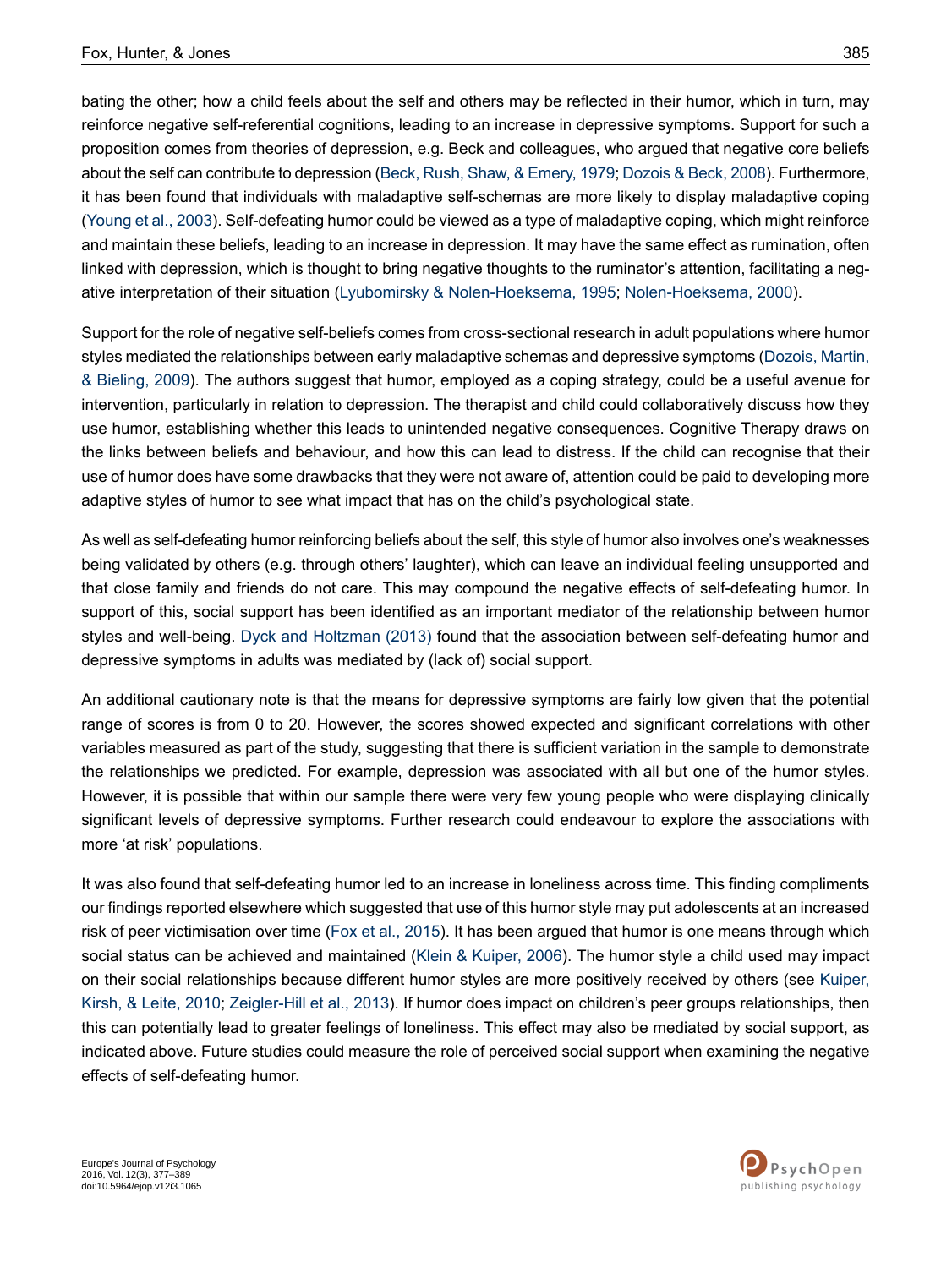Somewhat surprisingly, there was no evidence for a protective role for humor in the development of adjustment problems. Affiliative humor did not predict changes in adjustment over time, although self-esteem did predict an increase in the use of affiliative humor. Self-enhancing humor was unrelated to the measures of psychosocial adjustment across time. This casts some doubt on the validity of this measure but it may simply indicate that it is only in adulthood that we can use this style of humor effectively to cope with life stress and adversity [\(Altshuler](#page-10-10) & [Ruble,](#page-10-10) 1989). In support of this point, interviews with a small sample of 12-16 year olds elicited open-ended responses to suggest that children of this age do see a use for humor as a coping tool, but only with less serious events [\(Führ,](#page-11-15) 2001), e.g. 'does not always help, not with serious things'. This null finding only emerged within the full causal model, which, it could be argued, is a more conservative test of the associations between multiple predictors and several different outcome variables, especially since this controlled for earlier levels of each outcome variable. Indeed, even those paths that were significant were small in magnitude. Simple correlations identified cross-sectional *and* longitudinal associations between self-enhancing humor and all three measures of psychosocial adjustment. Future research should examine the role of this particular humor style further to advance understanding of the development of self-enhancing humor as a coping tool across adolescence.

The same relationships were identified for boys and girls, in contrast to our previous cross-sectional research which identified gender differences in the associations between aggressive humor and adjustment ([Fox](#page-10-0) et al., [2013](#page-10-0)). In our previous study, aggressive humor was associated with higher depression and lower global self-worth in girls. In the current study, there were no longitudinal associations between aggressive humor and all three of the measures of psychosocial adjustment. As indicated by Dyck and [Holtzman](#page-10-2) (2013), of all the four humor styles, aggressive humor demonstrates the weakest and most inconsistent findings, with many studies using the adult HSQ failing to find significant associations between aggressive humor and measures of psychological adjustment. Our findings add to the growing body of literature which suggests that aggressive humor is unrelated to measures of psychological adjustment, at least in the short-term. As argued by Martin [\(2007\)](#page-11-2), over the long-term, aggressive humor may be detrimental to the self because it tends to alienate others. Studies over a longer time-frame may be able to identify significant associations between aggressive humor and psychological maladjustment.

Our study employed a cross-lagged panel-design, allowing us to begin to describe the direction of possible effects between variables. However, our study is not without limitations. One such limitation is the use of self-reports to measure humor styles and psychosocial adjustment, which raises the possibility that associations were biased by shared method variance. However, it is not clear that shared method variance necessarily leads to inflated estimates [\(Conway](#page-10-11) & Lance, 2010). Regardless, it would be judicious for future research to consider gathering data from different sources, such as peers, teachers or parents.

In sum, this if the first study to identify longitudinal associations between humor styles and psychosocial adjustment, and in children. There is little need for further cross-sectional studies and we would encourage researchers to move on to address the causal direction of effects in adults and children, so that we can advance understanding of the development of humor and its negative consequences. A bi-directional relationship was identified between self-defeating humor and depressive symptoms. A consideration of other potential moderating and mediating variables such as negative self-beliefs and perceived social support would be useful avenues for future research. The findings suggest that a focus on humor use in the treatment of childhood depression could be beneficial.

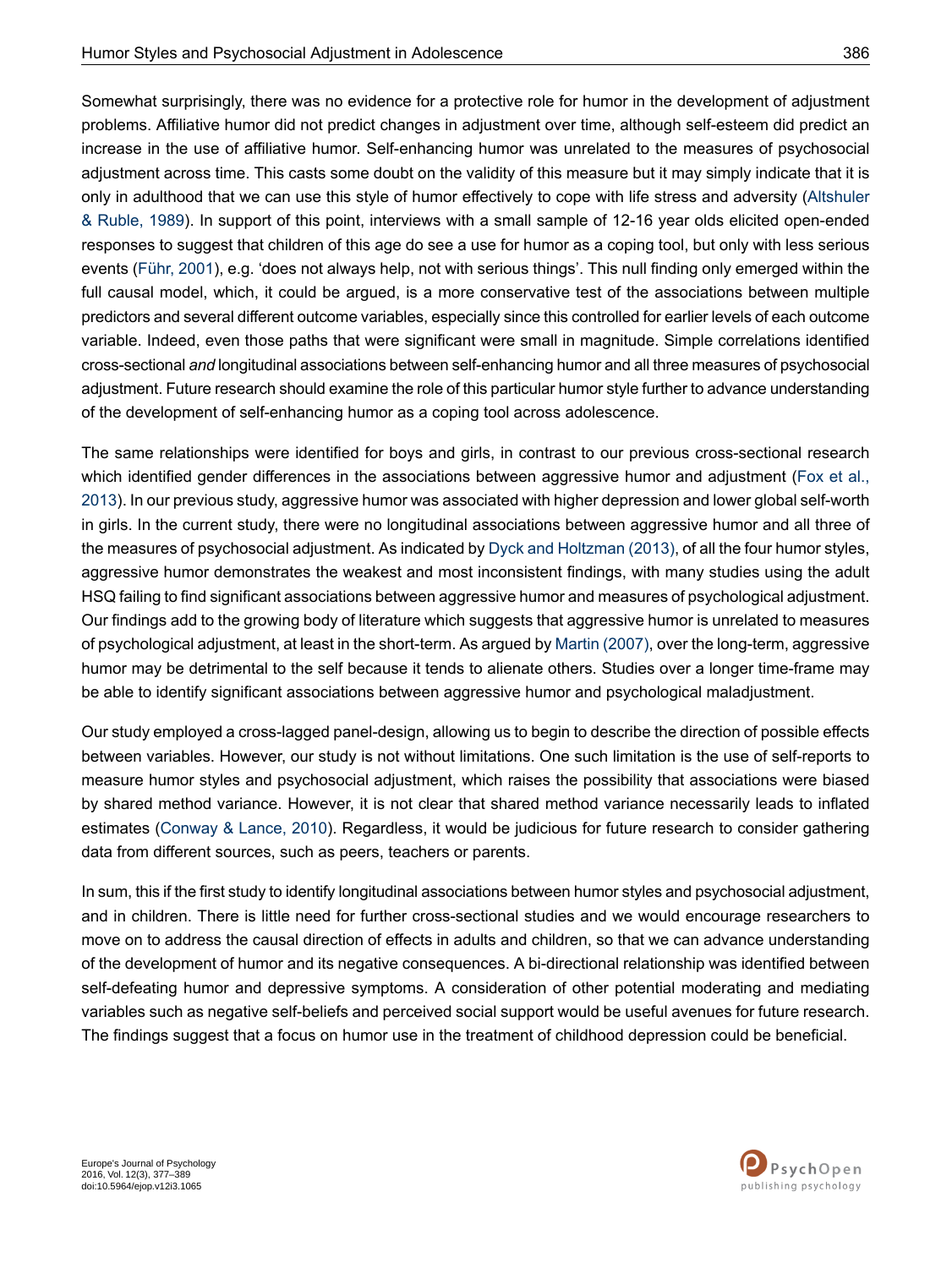### **Funding**

This research was supported by a grant from the Economic and Social Research Council (REF: RES-062-23-2647).

### **Competing Interests**

The authors have declared that no competing interests exist.

#### **Acknowledgments**

We are grateful to Sirandou Saidy Khan, Hayley Gilman, Lucy James and Katie Wright-Bevans who provided invaluable assistance with data collection and inputting, and to the young people who took part in this research, and to the school, teachers, and parents who allowed them to do so.

## **References**

- <span id="page-10-10"></span><span id="page-10-5"></span>Altshuler, J. L., & Ruble, D. N. (1989). Developmental changes in children's awareness of strategies for coping with uncontrollable stress. *Child Development, 60*, 1337-1349. doi:[10.2307/1130925](http://dx.doi.org/10.2307%2F1130925)
- <span id="page-10-7"></span>Asher, S. R., Hymel, S., & Renshaw, P. D. (1984). Loneliness in children. *Child Development, 55*, 1456-1464. doi:[10.2307/1130015](http://dx.doi.org/10.2307%2F1130015)
- <span id="page-10-6"></span>Beck, A. T., Rush, J. A., Shaw, B. F., & Emery, G. (1979). *Cognitive therapy of depression*. New York, NY, USA: Guilford Press.
- <span id="page-10-1"></span>Bentler, P. M. (1992). On the fit of models to covariances and method to the Bulletin. *Psychological Bulletin, 112*, 400-404. doi:[10.1037/0033-2909.112.3.400](http://dx.doi.org/10.1037%2F0033-2909.112.3.400)
- <span id="page-10-11"></span>Çeçen, A. R. (2007). Humor styles in predicting loneliness among Turkish university students. *Social Behavior and Personality, 35*, 835-844. doi:[10.2224/sbp.2007.35.6.835](http://dx.doi.org/10.2224%2Fsbp.2007.35.6.835)
- <span id="page-10-8"></span>Conway, J. M., & Lance, C. E. (2010). What reviewers should expect from authors regarding common method bias in organizational research. *Journal of Business and Psychology, 25*(3), 325-334. doi[:10.1007/s10869-010-9181-6](http://dx.doi.org/10.1007%2Fs10869-010-9181-6)
- <span id="page-10-9"></span>Dozois, D. J. A., & Beck, A. T. (2008). Cognitive schemas, beliefs, and assumptions. In K. S. Dobson & D. J. A. Dozois (Eds.), *Risk factors in depression* (pp. 121-143). Oxford, United Kingdom: Elsevier/Academic Press.
- <span id="page-10-4"></span><span id="page-10-2"></span>Dozois, D. J. A., Martin, R. A., & Bieling, P. J. (2009). Early maladaptive schemas and adaptive/maladaptive styles of humor. *Cognitive Therapy and Research, 33*, 585-596. doi[:10.1007/s10608-008-9223-9](http://dx.doi.org/10.1007%2Fs10608-008-9223-9)
- <span id="page-10-3"></span>Dyck, K. T. H., & Holtzman, S. (2013). Understanding humor styles and well-being: The importance of social relationships and gender. *Personality and Individual Differences, 55*, 53-58. doi:[10.1016/j.paid.2013.01.023](http://dx.doi.org/10.1016%2Fj.paid.2013.01.023)
- <span id="page-10-0"></span>Erickson, S. J., & Feldstein, S. W. (2007). Adolescent humor and its relationships to coping, defense strategies, psychological distress and well-being. *Child Psychiatry and Human Development, 37*, 255-271. doi[:10.1007/s10578-006-0034-5](http://dx.doi.org/10.1007%2Fs10578-006-0034-5)
- Fitts, S. D., Sebby, R. A., & Zlokovich, M. S. (2009). Humor styles as mediators of the shyness-loneliness relationship. *North American Journal of Psychology, 11*, 257-272.
- Fox, C. L., Dean, S., & Lyford, K. (2013). Development of a Humor Styles Questionnaire for children. *Humor: International Journal of Humor Research, 26*, 295-319. doi:[10.1515/humor-2013-0018](http://dx.doi.org/10.1515%2Fhumor-2013-0018)

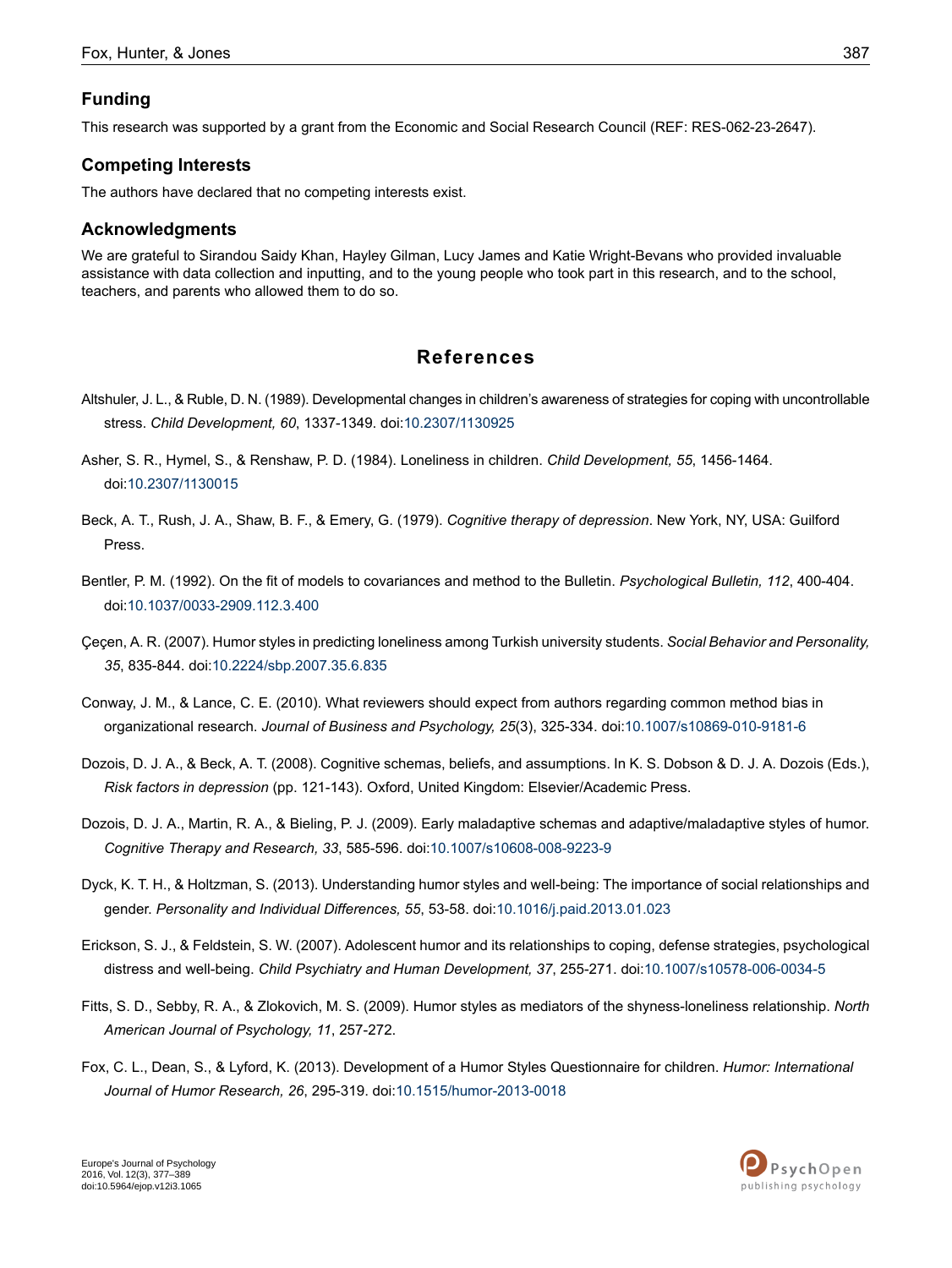- <span id="page-11-9"></span>Fox, C. L., Hunter, S. C., & Jones, S. E. (2015). The relationship between peer victimization and children's humor styles: It's no laughing matter! *Social Development, 24*, 443-461. doi[:10.1111/sode.12099](http://dx.doi.org/10.1111%2Fsode.12099)
- <span id="page-11-15"></span>Führ, M. (2001). Some aspects of form and function of humor in adolescence. *Humor: International Journal of Humor Research, 14*, 25-36. doi:[10.1515/humr.14.1.25](http://dx.doi.org/10.1515%2Fhumr.14.1.25)
- <span id="page-11-6"></span><span id="page-11-1"></span>Führ, M. (2002). Coping humor in early adolescence. *Humor: International Journal of Humor Research, 15*, 283-304. doi:[10.1515/humr.2002.016](http://dx.doi.org/10.1515%2Fhumr.2002.016)
- Gillham, J., Adams-Deutsch, Z., Werner, J., Reivich, K., Coulter-Heindl, V., Linkins, M., . . . Seligman, M. E. P. (2011). Character strengths predict subjective well-being during adolescence. *The Journal of Positive Psychology, 6*, 31-44. doi:[10.1080/17439760.2010.536773](http://dx.doi.org/10.1080%2F17439760.2010.536773)
- <span id="page-11-10"></span><span id="page-11-3"></span>Hampes, W. P. (2005). Correlation between humor styles and loneliness. *Psychological Reports, 96*, 747-750. doi:[10.2466/pr0.96.3.747-750](http://dx.doi.org/10.2466%2Fpr0.96.3.747-750)
- <span id="page-11-13"></span>Hu, L.-t., & Bentler, P. M. (1999). Cut-off criteria for fit indexes in covariance structure analysis: Conventional criteria versus new alternatives. *Structural Equation Modeling, 6*, 1-55. doi[:10.1080/10705519909540118](http://dx.doi.org/10.1080%2F10705519909540118)
- <span id="page-11-7"></span>Klein, D. N., & Kuiper, N. A. (2006). Humor styles, peer relationships, and bullying in middle childhood. *Humor: International Journal of Humor Research, 19*, 383-404. doi:[10.1515/HUMOR.2006.019](http://dx.doi.org/10.1515%2FHUMOR.2006.019)
- <span id="page-11-4"></span>Kovacs, M., & Beck, A. T. (1977). An empirical clinical approach toward a definition of childhood depression. In J. G. Schulterbrandt & A. Raskin (Eds.), *Depression in childhood: Diagnosis, treatment and conceptual models.* New York, NY, USA: Raven.
- <span id="page-11-14"></span>Kuiper, N. A., Grimshaw, M., Leite, C., & Kirsh, G. A. (2004). Humor is not always the best medicine: Specific components of sense of humor and psychological well-being. *Humor: International Journal of Humor Research, 17*, 135-168. doi:[10.1515/humr.2004.002](http://dx.doi.org/10.1515%2Fhumr.2004.002)
- <span id="page-11-11"></span>Kuiper, N. A., Kirsh, G. A., & Leite, C. (2010). Reactions to humorous comments and implicit theories of humor styles. *Europe's Journal of Psychology, 6*, 236-266.
- <span id="page-11-2"></span><span id="page-11-0"></span>Lyubomirsky, S., & Nolen-Hoeksema, S. (1995). Effects of self-focused rumination in depressive thinking and interpersonal problems. *Journal of Personality and Social Psychology, 69*, 176-190. doi[:10.1037/0022-3514.69.1.176](http://dx.doi.org/10.1037%2F0022-3514.69.1.176)
- Martin, R. A. (2007). *The psychology of humor: An integrative approach*. Burlington, MA, USA: Elsevier Academic Press.
- <span id="page-11-12"></span><span id="page-11-5"></span>Martin, R. A., Puhlik-Doris, P., Larsen, G., Gray, J., & Weir, K. (2003). Individual differences in use of humor and their relation to psychological well-being: Development of the Humor Styles Questionnaire. *Journal of Research in Personality, 37*, 48-75. doi:[10.1016/S0092-6566\(02\)00534-2](http://dx.doi.org/10.1016%2FS0092-6566%2802%2900534-2)
- <span id="page-11-8"></span>McCosker, B., & Moran, C. C. (2012). Differential effects of self-esteem and interpersonal competence on humor styles. *Psychology Research and Behavior Management, 5*, 143-150.
- Nolen-Hoeksema, S. (2000). The role of rumination in depressive disorders and mixed anxiety/depressive symptoms. *Journal of Abnormal Psychology, 109*, 504-511. doi[:10.1037/0021-843X.109.3.504](http://dx.doi.org/10.1037%2F0021-843X.109.3.504)

Rosenberg, M. (1965). *Society and the adolescent self-image*. Princeton: NJ, USA: Princeton University Press.